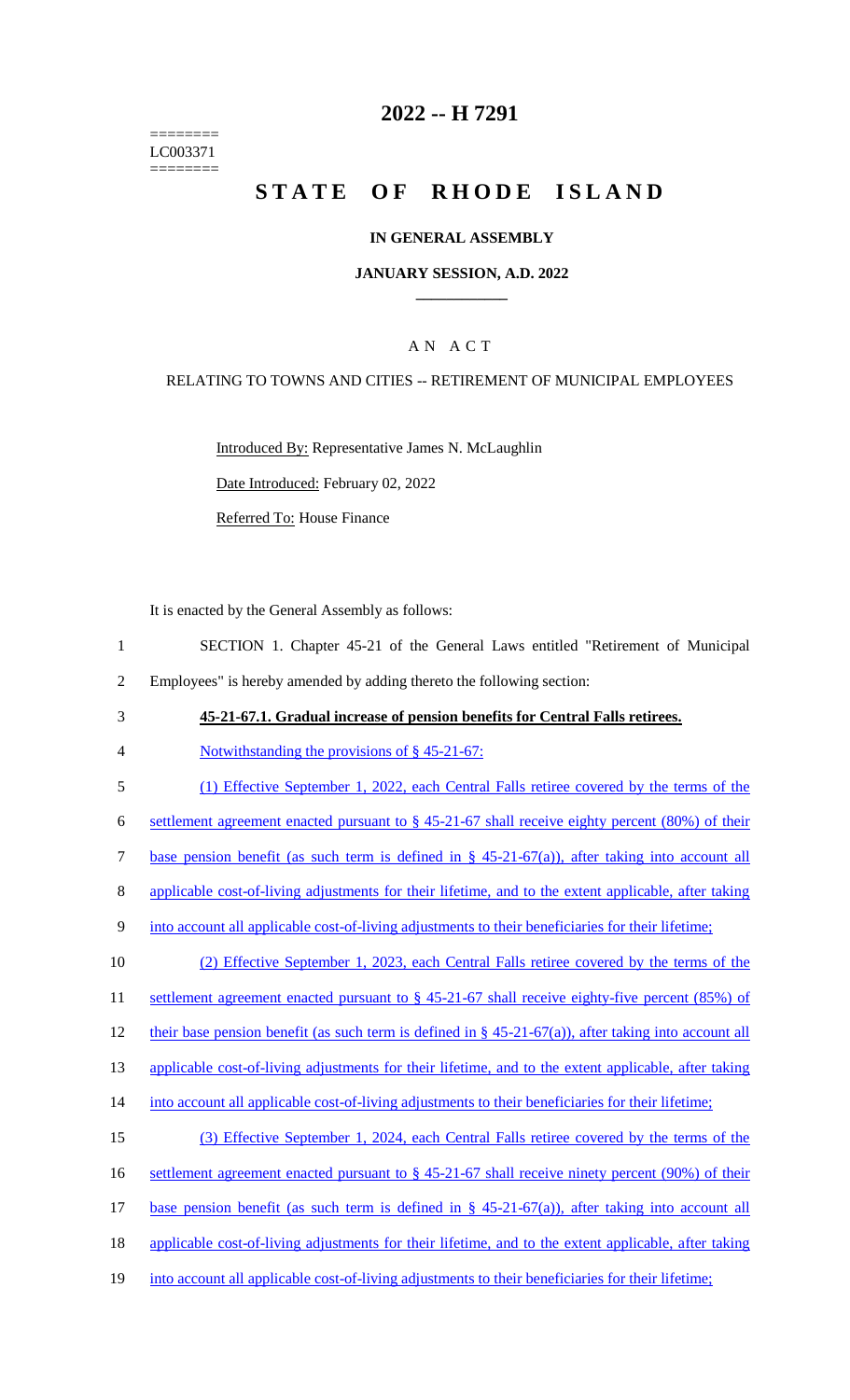- 1 (4) Effective September 1, 2025, each Central Falls retiree covered by the terms of the 2 settlement agreement enacted pursuant to § 45-21-67 shall receive ninety-five percent (95%) of 3 their base pension benefit (as such term is defined in § 45-21-67(a)), after taking into account all 4 applicable cost-of-living adjustments for their lifetime, and to the extent applicable, after taking 5 into account all applicable cost-of-living adjustments to their beneficiaries for their lifetime; and 6 (5) Effective September 1, 2026, and continuing each year thereafter, each Central Falls 7 retiree covered by the terms of the settlement agreement enacted pursuant to § 45-21-67 shall 8 receive one hundred percent (100%) of their base pension benefit (as such term is defined in § 45-9 21-67(a)), after taking into account all applicable cost-of-living adjustments for their lifetime, and 10 to the extent applicable, after taking into account all applicable cost-of-living adjustments to their
- 11 beneficiaries for their lifetime.
- 12 SECTION 2. This act shall take effect upon passage.

======== LC003371 ========